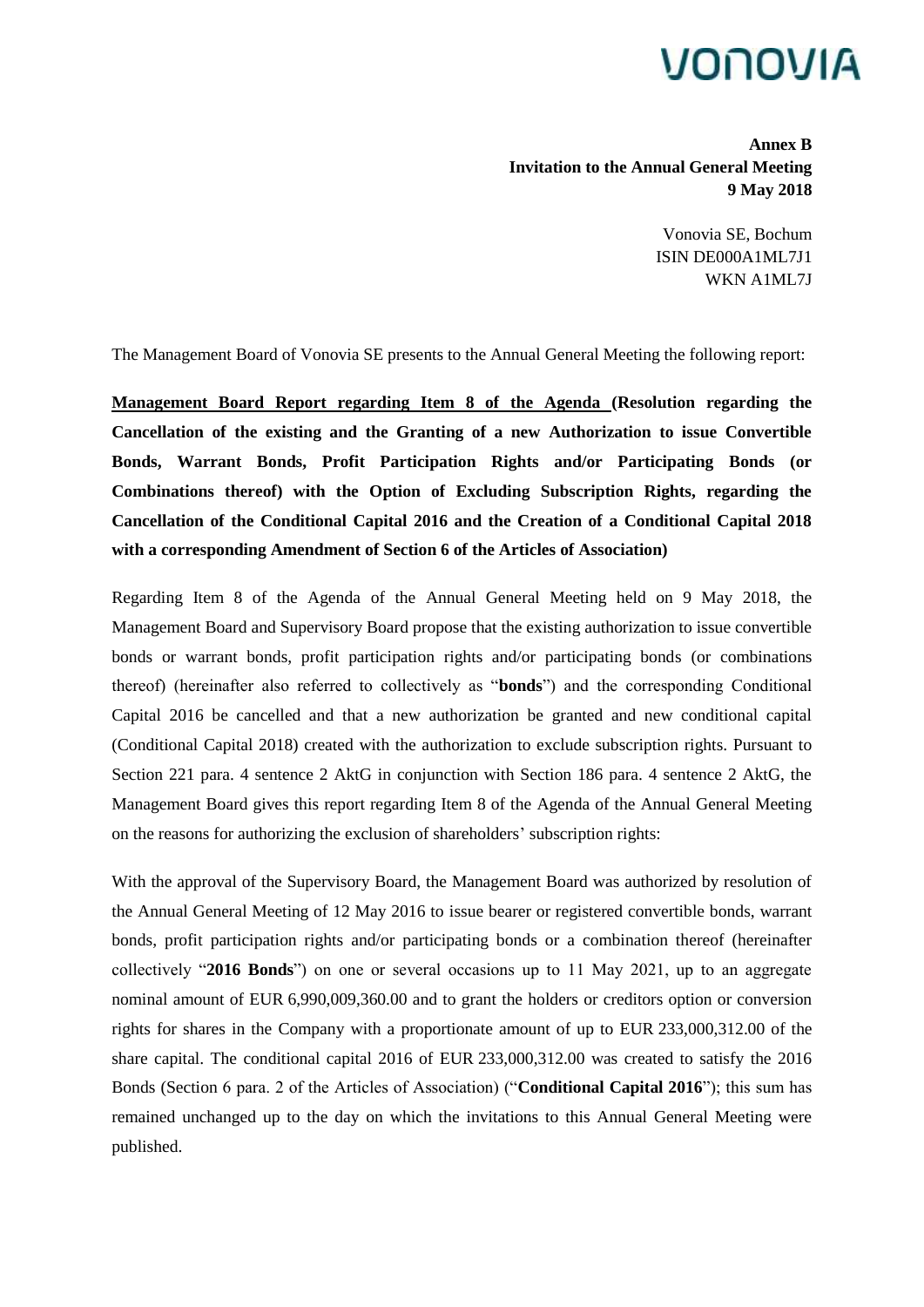Among other things in order to increase flexibility, the Management Board and Supervisory Board consider it to be expedient to cancel the existing authorization and the existing Conditional Capital 2016 and to replace them with a new authorization and new conditional capital (Conditional Capital 2018).

To be able to make use of the array of possible market instruments to securitise the conversion and option rights, it is considered to be appropriate to set the permissible issue volume at EUR 9,702,016,520.00 in the authorization and to issue the authorization for a term of five years up to 8 May 2023. The Conditional Capital that serves to satisfy the conversion and option rights is to be EUR 242,550,413.00 (this corresponds to 50% of the Company's current share capital). This conditional capital ensures that the issue volume authorization scope can likewise be used. The number of shares required to satisfy conversion or option rights or obligations or to grant shares in lieu of the cash sum due on a bond with a specific issue volume generally depends on the stock market price of the Company's share at the time at which the bond is issued. If sufficient conditional capital is available, the possibility of making full use of the scope of the authorization for the issue of bonds is guaranteed.

An appropriate capital base is essential for the Company's development. Depending on the market situation, by issuing convertible and warrant bonds, the Company can make use of attractive financing options in order to generate low-interest capital inflows for the Company. By issuing profit participation rights with conversion or option rights, the interest rate can also be based on, for example, the Company's current dividend. The Company benefits from the conversion and option premiums generated by the issue. Practice has shown that a number of financial instruments cannot be placed until option and conversion rights are granted.

With the exception of instances involving an option or conversion obligation, the conversion or option price to be determined for a share must equate either to at least 80% of the arithmetic mean of the share's closing prices in the Xetra trading (or a comparable successor system) on the ten trading days on the Frankfurt Stock Exchange prior to the day on which the Management Board makes its definitive decision regarding the issuing of bonds or regarding the Company's acceptance or allocation in relation to the issuing of bonds or  $-$  in the event that subscription rights are granted  $-$  to at least 80% of the arithmetic mean of the share's closing prices in the Xetra trading (or a comparable successor system) in the course of (i) the days on which the subscription rights are traded on the Frankfurt Stock Exchange, with the exception of the final two days of subscription rights trading, or (ii) the days from the start of the subscription period up to the point in time at which the subscription price is definitively determined. Section 9 para. 1 AktG and Section 199 AktG remain unaffected. In the case of bonds involving conversion or option rights or obligations, notwithstanding Section 9 para. 1 AktG and Section 199 AktG, the conversion or option price may be reduced by virtue of an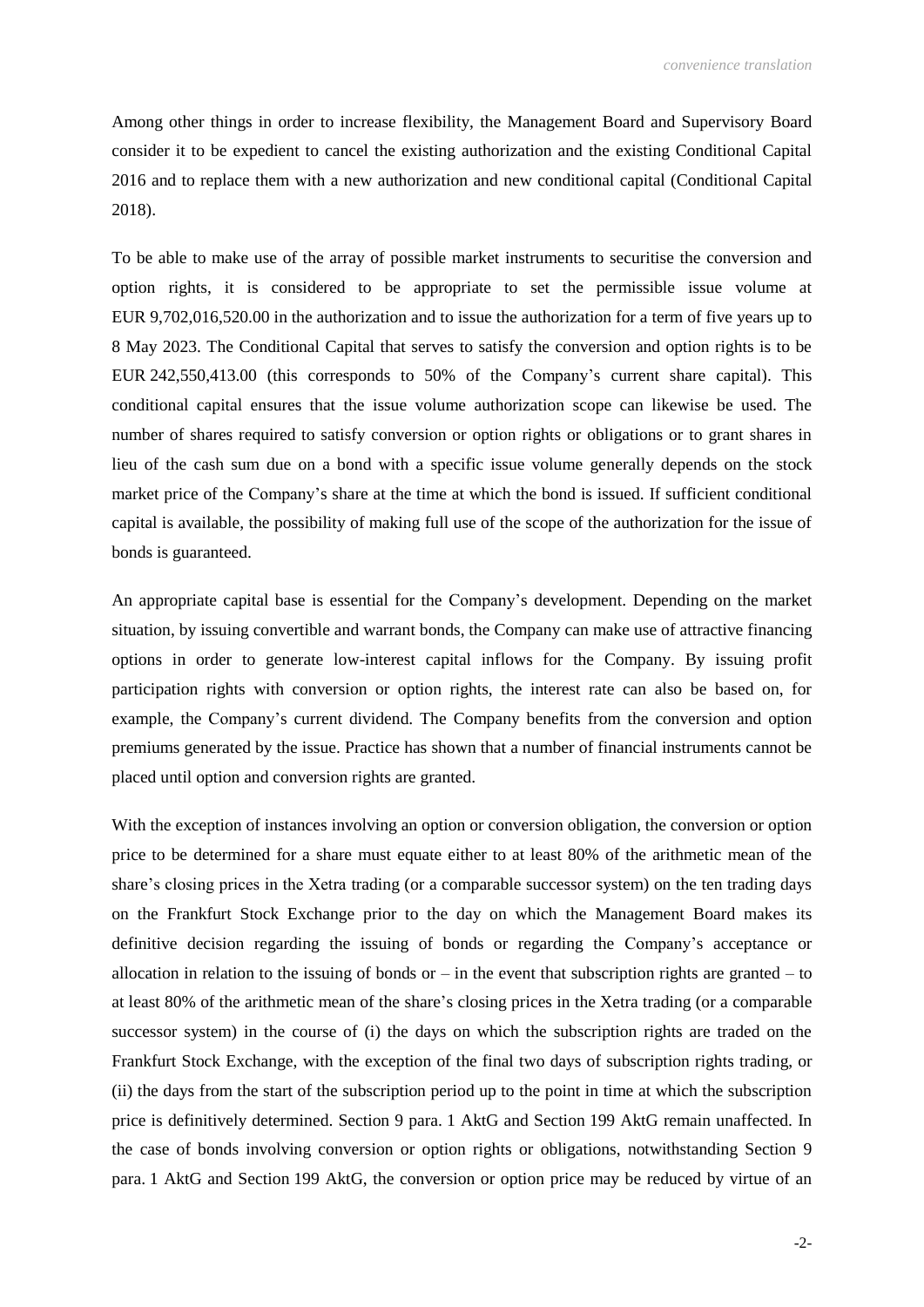anti-dilution provision following more detailed specification of the conditions if the Company increases the share capital during the conversion or option period while granting its shareholders subscription rights or if the Company issues other bonds or grants or guarantees any other option rights without granting the holders of bonds with conversion or option rights or obligations subscription rights in the same volume as said holders would be entitled to upon exercising their conversion or option rights or fulfilling their conversion or option obligations. Subject to the details of the conditions of the bonds, the option or conversion price may also be reduced by virtue of a cash payment when exercising the option or conversion right or fulfilling the conversion or option obligations. The conditions may also allow for a value-preserving amendment to the conversion or option price in relation to other measures which may lead to the dilution of the value of the conversion or option rights (e.g. including the payment of a dividend). In any case, the proportion of the share capital attributable to the shares received per partial bond may not exceed the nominal amount of each partial bond.

The shareholders must in principle be granted subscription rights for the bonds when bonds are issued (Section 221 para. 4 AktG in conjunction with Section 186 para. 1 AktG).

The Management Board may make use of the possibility to issue bonds to one or several credit institution(s) or one or several enterprise(s) operating pursuant to Section 53 para. 1 sentence 1 KWG or Section 53b para. 1 sentence 1 or para. 7 KWG with the obligation to indirectly offer the bonds to the shareholders for subscription in accordance with their subscription right (known as an indirect subscription right pursuant to Section 186 para. 5 AktG). This does not constitute a limitation of the shareholders' subscription rights as the shareholders are awarded the same subscription rights as with a direct subscription. For technical reasons, just one or more banks will be involved in the handling of this.

Nonetheless, with the approval of the Supervisory Board, the Management Board shall be authorized to exclude subscription rights under certain circumstances:

(i) With the approval of the Supervisory Board, the Management Board shall be authorized to exclude subscription rights for fractional amounts. The purpose of this subscription rights exclusion is to facilitate an issuance fundamentally involving shareholder subscription rights, as it results in a subscription ratio which is technically feasible. The value of each shareholder's fractional amount is generally low and as such their potential dilutive effect is also deemed to be low. In contrast, the cost of an issue without such an exclusion is considerably greater. The exclusion therefore makes the issue more practicable and easier to implement. The Management Board and Supervisory Board consider the potential exclusion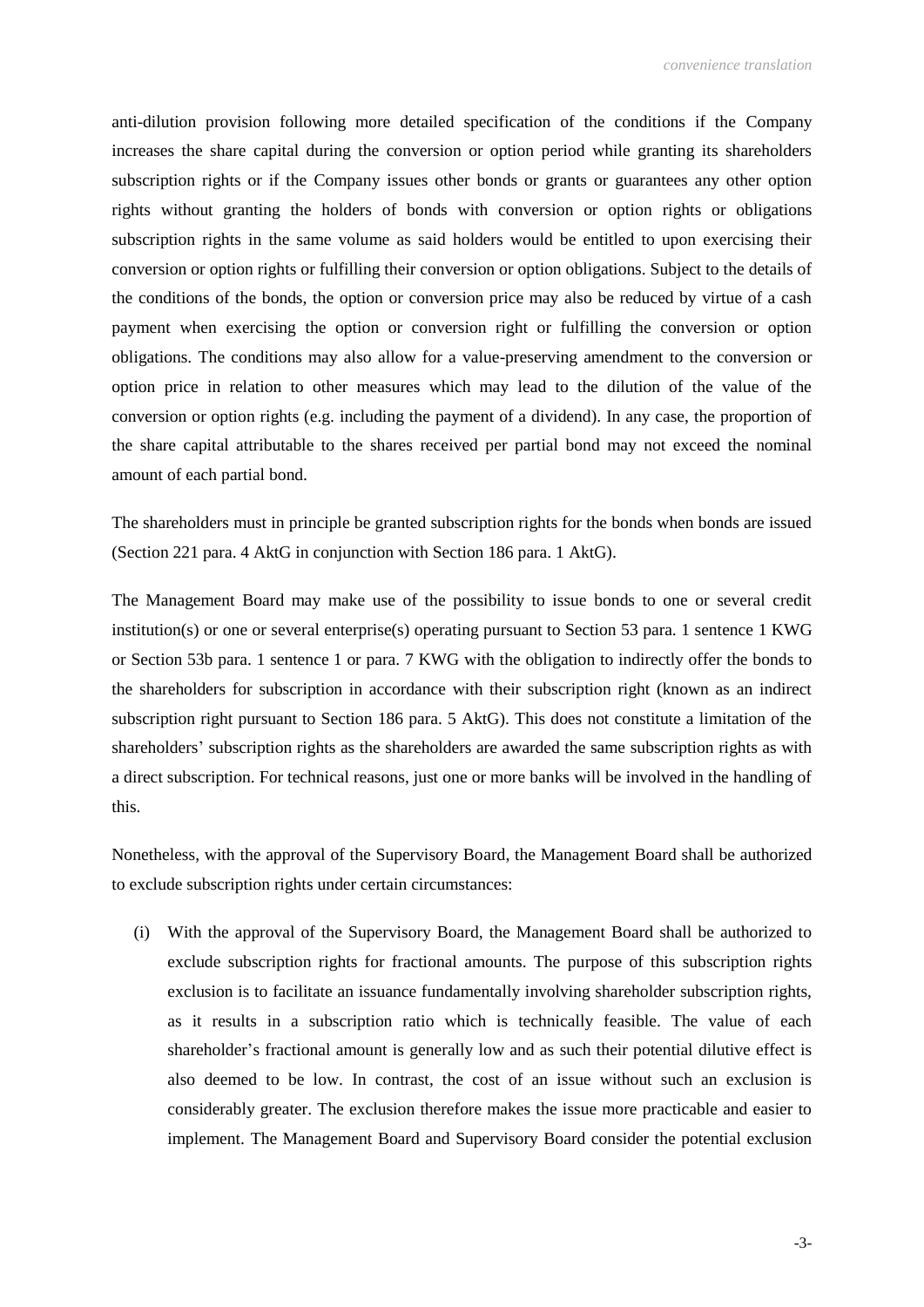of subscription rights for these reasons to be objectively justified and, weighed against the interests of the shareholders, to also be appropriate.

- (ii) With the approval of the Supervisory Board, the shareholders' subscription rights shall be excluded in order to grant bond holders/creditors subscription rights in the same volume as said holders would be entitled to upon exercising their conversion or option rights or fulfilling their conversion or option obligations in order to compensate the dilution. This allows subscription rights to be granted to holders/creditors of bonds already issued or to be issued as an anti-dilution measure in lieu of a reduction in the option or conversion price. Incorporating such anti-dilution measures into bonds is standard market procedure.
- (iii) The Management Board, in accordance with the application of Section 186 para. 3 sentence 4 AktG, shall also be authorized with the approval of the Supervisory Board to exclude subscription rights against a cash contribution when issuing bonds if the issue price of the bonds does not significantly undercut their fair value. This can be expedient to exploit favourable stock market situations at short notice and to be able to place a bond in the market quickly and flexibly with attractive conditions. As the stock markets can be volatile, achieving as advantageous an issue result as possible is often heavily dependent on whether it is possible to respond to market developments at short notice. Favourable conditions that are as market-based as possible can in principle only be set if the Company is not tied to them for an overly long offer period. In the case of subscription right issues, a considerable margin of safety is generally required in order to safeguard the chances of success of the issue for the entire offer period. Section 186 para. 2 AktG does permit the subscription price (and in the case of warrant and convertible bonds, therefore also the bond conditions) to be publicised up to the third last day of the subscription period. However, in view of the volatility of the stock markets, this still results in market risk lasting a number of days, resulting in margins of safety being applied when determining the bond conditions. Furthermore, if subscription rights are granted, placement with third parties is made more difficult/involves additional work due to the uncertainty of their exercise (subscription behaviour). After all, if subscription rights are granted, the Company is unable to react at short notice to changes in the market conditions due to the length of the subscription period, and this can lead to less favourable capital procurement for the Company.

The shareholders' interests are protected by the bonds not being issued significantly below their fair value. The fair value is to be calculated on the basis of recognised valuation principles. When setting the price while taking into account the capital market situation in question, the Management Board will keep the reduction compared with the fair value as low as possible. This results in the accounting par value of the subscription rights being so low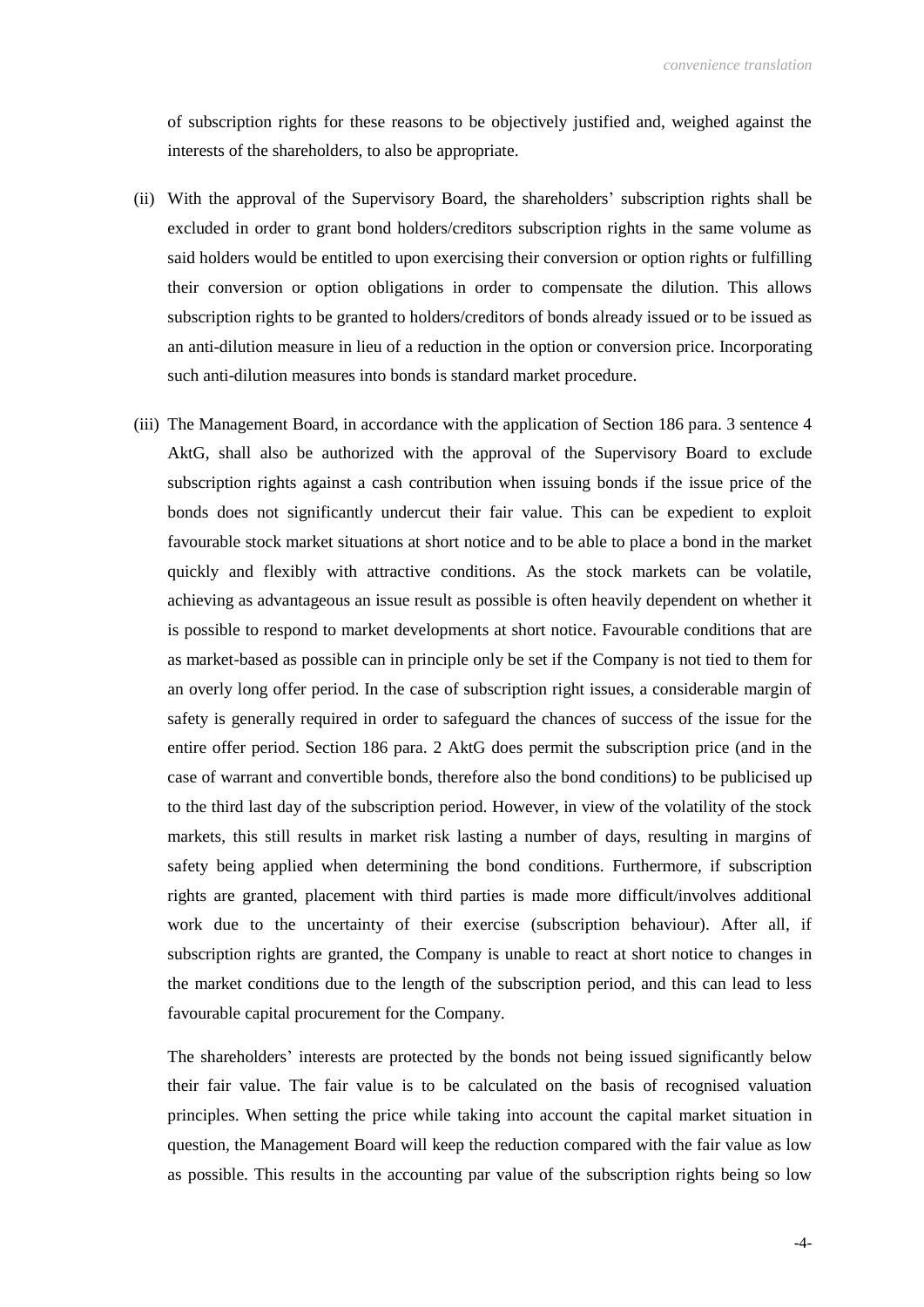that the shareholders are not subject to any significant economic disadvantage as a result of the exclusion of subscription rights.

The market-oriented setting of the conditions and thus the avoidance of any significant value dilution can also be achieved if the Management Board effects a bookbuilding. This process involves the investors being requested to submit purchase orders on the basis of preliminary bond conditions, in the process specifying what they consider to be, for example, the marketoriented interest rate and/or other economic components. At the end of the bookbuilding period, the conditions not yet fixed, such as the interest rate, are set in accordance with supply and demand as determined on the basis of the purchase orders submitted by the investors. In this way, the bonds' total value is determined in a market-based manner. A bookbuilding allows the Management Board to ensure that no significant dilution of the value of the shares will be caused by the exclusion of subscription rights.

The shareholders additionally have the opportunity to maintain their share of the Company's share capital by effecting stock market acquisitions at almost identical conditions. This appropriately protects their asset interests.

The authorization to exclude subscription rights pursuant to Section 221 para. 4 sentence 2 AktG in conjunction with Section 186 para. 3 sentence 4 AktG only applies to bonds with rights to shares to which no more than 10% of the share capital is apportioned, either at the time at which this authorization becomes effective or  $-$  in the event that this amount is the lower one – at the time at which it is exercised. The sale of the Company's own shares is to be included in this cap, provided they are sold during the term of this authorization subject to the exclusion of subscription rights pursuant to Section 71 para. 1 no. 8 sentence 5 halfsentence 2 AktG in conjunction with Section 186 para. 3 sentence 4 AktG. Furthermore, those shares issued in direct or analogous application of Section 186 para. 3 sentence 4 AktG during the term of this authorization are likewise to be included in this cap. Furthermore, those shares issued or to be issued to satisfy bonds with conversion or option rights or obligations, provided that those bonds were issued without subscription rights on the basis of another authorization according to Section 221 para. 2 AktG in analogous application of Section 186 para. 3 sentence 4 AktG, during the term of this authorization, are likewise to be included in this cap. This inclusion is effected in line with the shareholders' interests that their investments be diluted as little as possible. The upper limit, decreased under the preceding inclusion clause, shall be increased again when a new authorization to exclude shareholder subscription rights pursuant to or in line with Section 186 para. 3 sentence 4 AktG resolved upon by the General Meeting becomes effective after the decrease, to the extent of the reach of the new authorization, but up to a maximum of 10% of the share capital in accordance with the stipulations of sentence 1 of the inclusion clause. This is because in this case (or cases), the General Meeting again has the opportunity to decide on the simplified exclusion of

-5-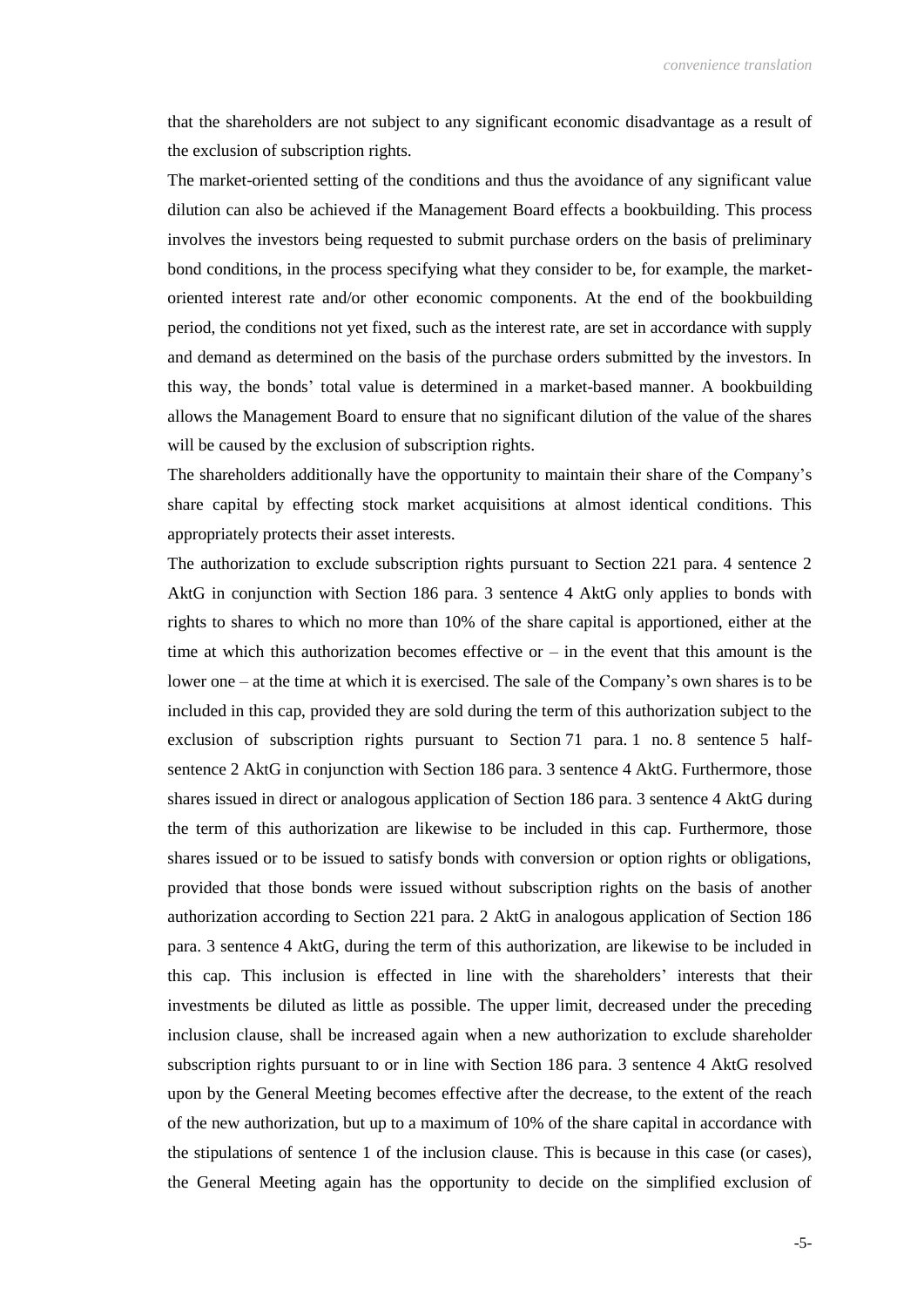subscription rights, meaning that the reason for inclusion had ceased to apply. When the new authorization on the simplified exclusion of subscription rights comes into force, the ban regarding the authorization for issuing the bonds without shareholder subscription rights that came into being by means of the use of the authorization for issuing of new shares or by means of the sale of the Company's own shares will namely be cancelled. On the basis of the identical majority requirements for such a resolution, the renewed authorization for the simplified exclusion of subscription rights will at the same time also contain – insofar as the statutory requirements are observed – a confirmation regarding the authorization resolution on the issuing of bonds under Item 8 on the Agenda of the Annual General Meeting on 9 May 2018 pursuant to Section 221 para. 4 sentence 2 in conjunction with Section 186 para. 3 sentence 4 AktG. In the event of a renewed exercise of an authorization to exclude subscription rights in direct or analogous application of Section 186 para. 3 sentence 4 AktG, the deduction shall apply again.

(iv) Bonds may also be issued against contribution in kind insofar as this is in the interests of the Company. Contributions in kind may in particular, but without limitation, be a company, parts of a company, interests in a company and other commodities in connection with an acquisition plan (including claims), real estate and real estate portfolios. In this case, the Management Board is authorized, with the approval of the Supervisory Board, to exclude the shareholders' subscription rights insofar as the value of the contribution in kind is commensurate to the theoretical fair value of the bonds as determined on the basis of recognised valuation principles. This makes it possible to also use bonds as an acquisition currency in suitable isolated cases. Practice has shown that it is frequently necessary in negotiations to provide the consideration not only in cash, but also or exclusively in some other form. The possibility of offering bonds as a consideration results in an advantage in competition for interesting acquisition properties and offers the necessary scope for exploiting opportunities to acquire companies (even large companies), company investments and other commodities that present themselves without impacting heavily on liquidity. This can also be useful from the point of view of an optimum financing structure. In any case, the Management Board will carefully consider whether to exercise its authorization to issue bonds with conversion or option rights or obligations against contributions in kind subject to the exclusion of subscription rights. It will only do so if this is in the interests of the Company and therefore also of the shareholders.

The authorizations described in (i) to (iv) above to exclude subscription rights in the event of capital increases against cash and/or in kind contributions are limited to an amount not exceeding 20% of the share capital, either at the time at which this authorization becomes effective or  $-$  in the event that this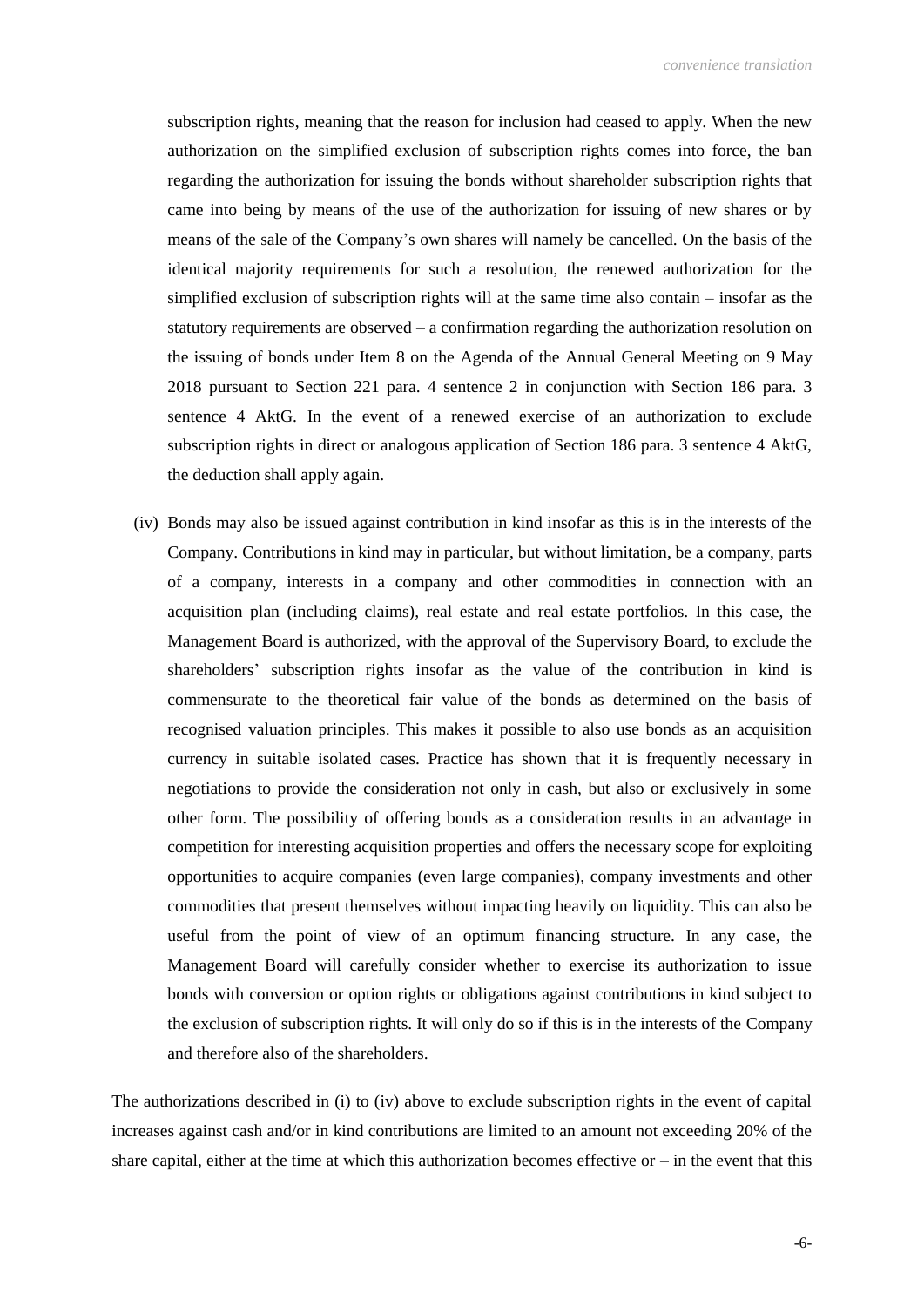amount is the lower one – at the time at which it is exercised. The 20% cap is also to include the Company's own shares sold during the term of this authorization subject to the exclusion of subscription rights as well as those shares issued subject to the exclusion of shareholders' subscription rights during the term of this authorization. Furthermore, those shares issued or to be issued to satisfy bonds with conversion or option rights or obligations, provided that those bonds were issued without subscription rights on the basis of another authorization according to Section 221 para. 2 AktG, during the term of this authorization are likewise to be included in this cap. This restriction also limits the potential dilution of the voting rights of the shareholders in relation to whom subscription rights have been excluded. The cap, decreased under the preceding inclusion clause, shall be increased again when a General Meeting resolution on a new authorization to exclude shareholder subscription rights becomes effective after the decrease, to the extent of the reach of the new authorization, but up to a maximum of 20% of the share capital in accordance with the stipulations of sentence 1 of the inclusion clause. This is because in this case (or cases), the General Meeting again has the opportunity to decide on the simplified exclusion of subscription rights, meaning that the reason for inclusion had ceased to apply. With all of these circumstances having been considered, the authorization to exclude subscription rights within the limits outlined is necessary, suitable, appropriate and in the interests of the Company.

The intended conditional capital serves to fulfil the conversion or option rights or obligations relating to bonds issued for Company shares or to grant the creditors/holders of bonds shares in the Company in lieu of payment of the cash sum due. The bond terms and conditions could also provide that conversion or option rights or obligations can instead be satisfied by means of the provision of treasury shares or shares from authorized capital or by means of other consideration, such as by means of cash payment or the supply of shares from other listed companies. The bond conditions may also stipulate that the number of shares received upon exercising the conversion or option rights or upon fulfilling the conversion or option obligations is variable and/or that the conversion or option price may be amended during the time to maturity within a range stipulated by the Management Board dependent on the share price developments or as a result of anti-dilution provisions. These configurations enable the Company to access financing that is closely linked to the capital markets without actually necessitating capital measures under corporate law. This takes account of the fact that an increase in the share capital may be unwelcome in future when exercising conversion or option rights or satisfying corresponding obligations. That aside, using the option of a cash payout protects the shareholders from a decline in their stake and from a dilution in their value of their shares, since no new shares are issued. In accordance with the details of the conversion or option terms and conditions, the equivalent to be paid in cash here corresponds to the average closing price in the Xetra trading (or a functionally comparable successor system replacing the Xetra system) at the Frankfurt